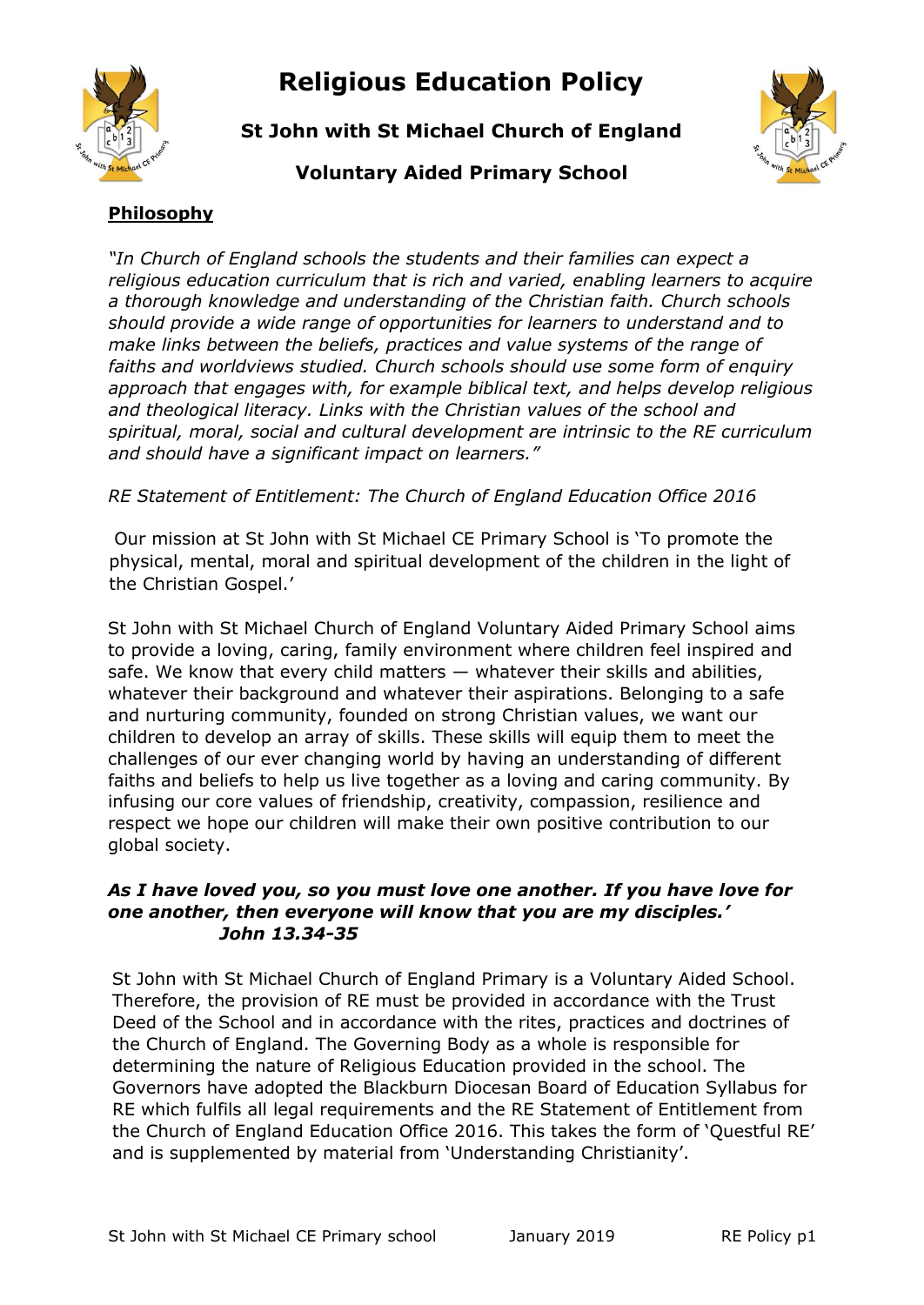The contribution of RE to the spiritual, moral, cultural and social development of pupils is significant. In particular the RE curriculum should ensure there are opportunities for:

- Spiritual development, which enriches and encourages the pupils' discovery of God the creator, of their 'inmost being' and of the wonder of the environment.
- Moral development based on the teachings of Jesus Christ, which offer pupils a secure foundation stone on which to make decisions and build their lives.
- Social development, which enriches pupils' understanding of what it means to live in a Christian community where Jesus' command to love one another is put into practice.
- Cultural development, which provides opportunities to develop an understanding of Christianity as a worldwide, multi-cultural faith that has an impact on the lives of millions of people.

## **Aims and Objectives of RE**

*The aims of Religious Education in Church schools are:* 

- *To enable pupils to know about and understand Christianity as a living faith that influences the lives of people worldwide and as the religion that has most shaped British culture and heritage.*
- *To enable pupils to know and understand about other major world religions and world views, their impact on society, culture and the wider world, enabling pupils to express ideas and insights.*
- *To contribute to the development of pupils' own spiritual/philosophical convictions, exploring and enriching their own beliefs and values.*

*RE Statement of Entitlement: The Church of England Education Office 2016*

Children should be supported in developing their ability to think theologically and engage in theological enquiry. This involves children going beyond the collecting of information about religion and belief. It involves them exploring the key ideas and crucial inner meanings within the religious material they are studying. It involves, in the case of Christianity, the exploration of key concepts such as incarnation, resurrection, salvation. It also involves the recognition of the diversity of different ways of thinking theologically within the Christian tradition.

Our RE curriculum aims to offer pupils opportunities to:

- reflect theologically and explore the ultimate questions and challenges of life in today's society;
- reflect critically on the truth claims of Christian belief;
- see how the truth of Christianity is relevant today;
- understand the challenge faced by Christians in today's pluralist and postmodern society;
- develop the skills to handle the Bible text;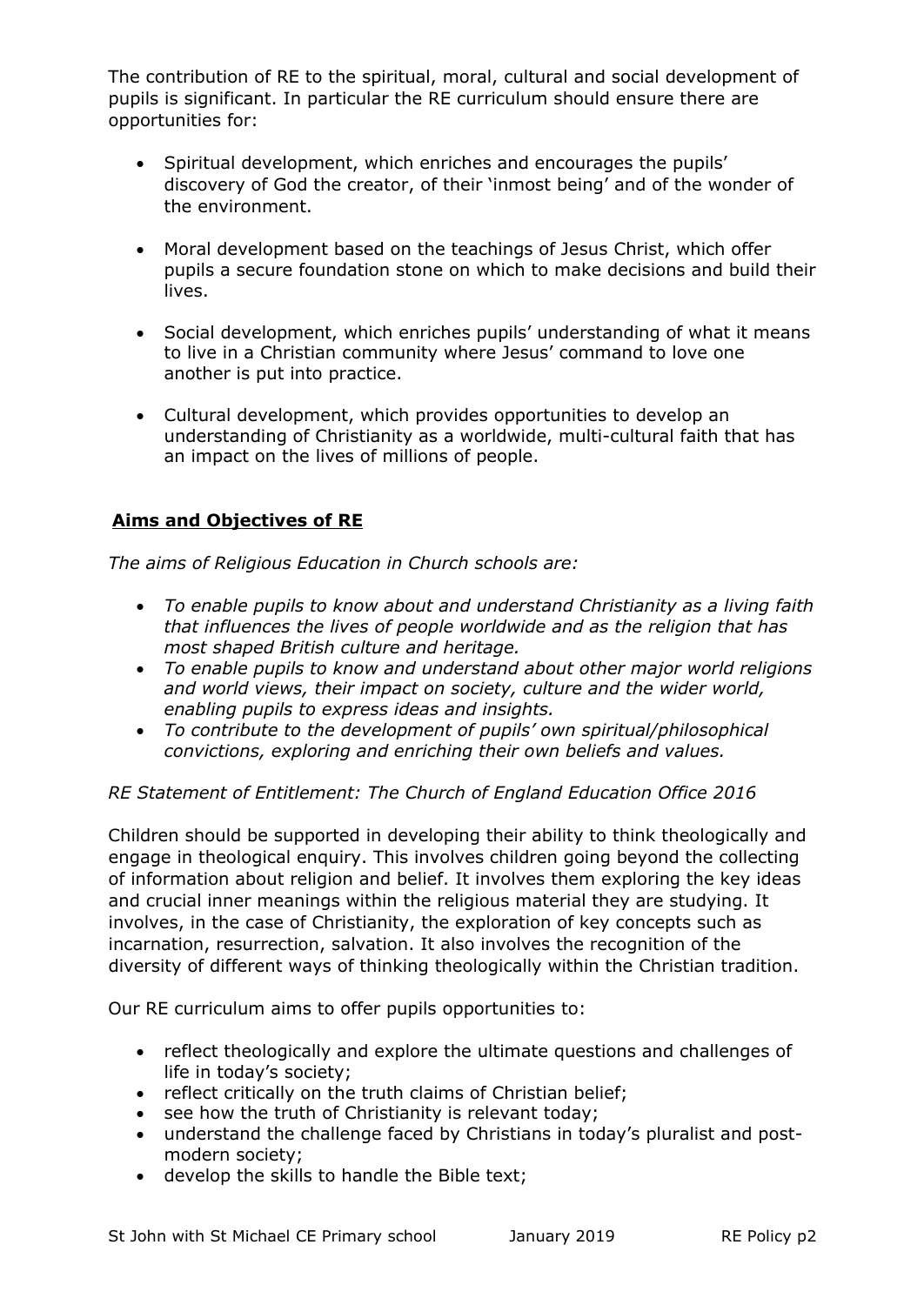- recognise that faith is based on commitment to a particular way of understanding God and the world;
- begin to develop their own commitments, beliefs and values;
- develop a sense of themselves as significant, unique and precious;
- experience the breadth and variety of the Christian community;
- engage in thoughtful dialogue with other faiths and traditions;
- become active citizens, serving their neighbour;
- find a reason for hope in a troubled world;
- understand how religious faith can sustain believers in difficult circumstances and in the face of opposition.

Within the RE curriculum pupils should be taught the distinctively Christian foundation of our school core values, for example:

- during the 'Jesus Friend to everyone' unit children will discuss how Jesus demonstrated **friendship** to his disciples;
- in the 'What makes a person special?' unit children will have the chance to consider inspirational people who showed **resilience** to succeed;
- during the unit 'How did Jesus show his power and authority?' children consider how **respect** is shown to people in authority and times when it is right to challenge that authority as Jesus did:
- in the unit 'How does having faith affect a believer's lifestyle?' the children will research how ordinary people of faith have shown **compassion**  through their actions;
- the unit 'God and Creation' is full of God's **creativity** as he created our world;

Through our RE curriculum we aim to help pupils to:

- learn *about* other faiths, their beliefs, traditions and practices and *from* them through encounter and dialogue;
- recognise and respect those of all faiths in their search for God;
- recognise areas of common belief and practice between different faiths;
- enrich and expand their understanding of truth while remaining faithful to their own tradition;
- enrich their own faith through examples of holy living in other traditions.

## **RE content and time allocation**

As a governing body we have adopted the Blackburn Diocesan Board of Education Syllabus – 'Questful RE' which reflects the National Framework for RE and supplement this with the 'Understanding Christianity' resource. Christianity is the majority study in our Religious Education. Our study of religions other than Christianity will centre on the religions included within 'Questful RE' units, helping our children to link ideas within different faiths. These include Judaism, Islam, Hinduism, Sikhism and Buddhism.

A minimum of 1 hour per week is timetabled in both Key Stages 1 and 2 for Religious Education but it is also taught implicitly at many times. The Foundation Stage has some discrete teaching during the week and is also provided for through continuous provision, using the 'Chatterbox' units from 'Questful RE'. The programme of units to be used at St John with St Michael can be found attached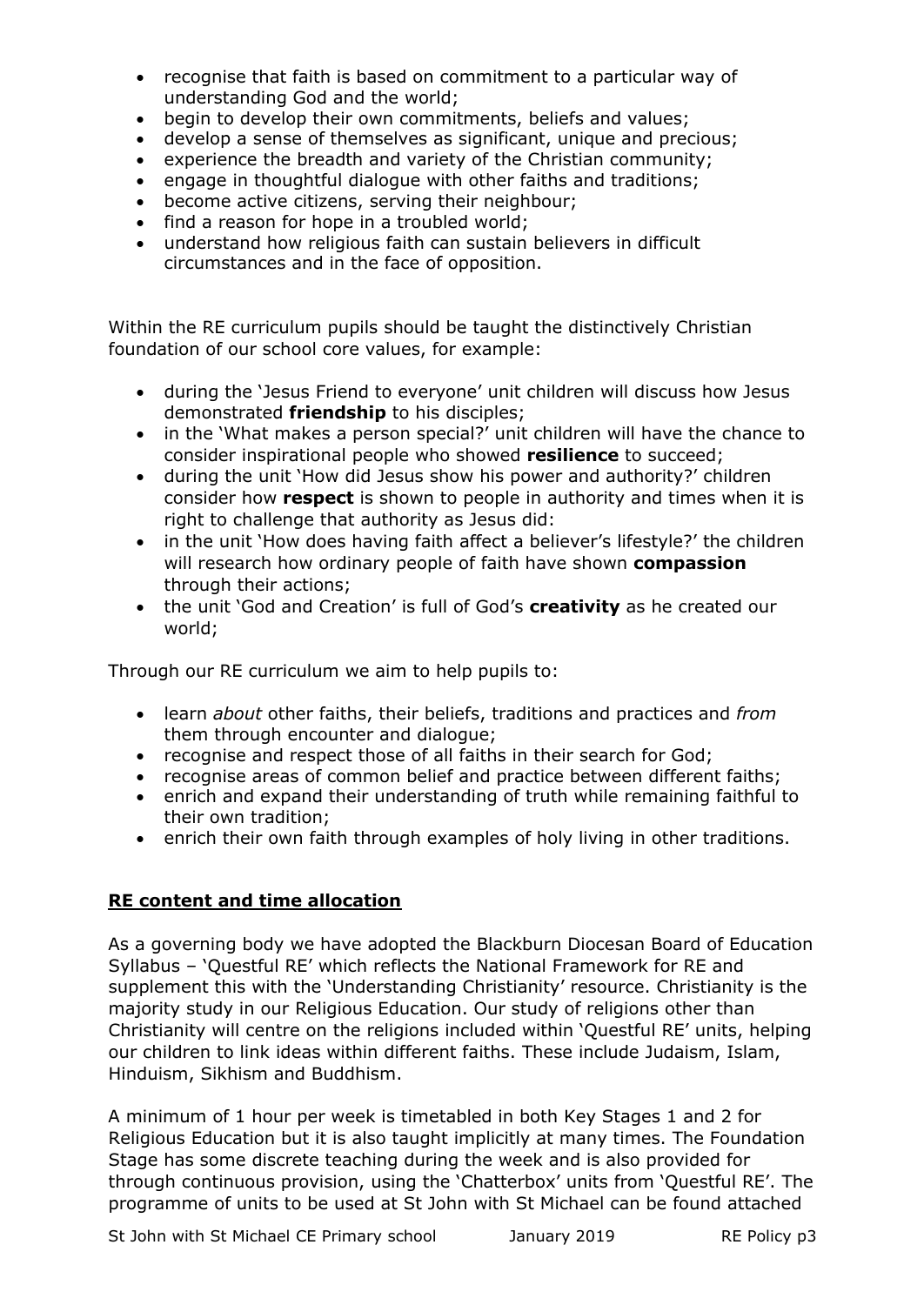at the end of this policy. Non- Christian faith units are clearly shown on the twoyear rolling programme.

Although RE and Collective Worship naturally compliment one another, the Religious Education Syllabus is generally separate from Collective Worship, which is managed through its own policy. However, at times Collective Worship will enrich Religious Education e.g. through Christian Festivals and at other times pupil's reflections on their learning in RE will inspire their planning of worship for other classes.

## **Progression**

It is important to recognise the progression through the school so that the children's understanding and appreciation develops as their maturity allows them to reflect and question their own beliefs and values. By using the Diocesan material, content areas are re-visited with increasingly complex ideas. For example, the main Christian Church festivals that are covered throughout the school in each class show progression. Teachers choose activities appropriate to the age group from the planning sheets in the syllabus.

## **Approach**

We aim to support children to develop their own beliefs, values and attitudes through an exploration of shared human experience within a Christian environment. The children's learning and development will be helped by exploring religious beliefs and practices, with particular reference to the Church of England.

A wide range of activities are used within RE teaching – visits, experience days, handling artefacts, visual resources, role play, guided visualisation, discussions, story, dance, music, ICT resources, Godly Play and 'Chatterboxes'.

We learn about:

- God who reveals the truth about himself and humanity through creation, the giving of the law, his action in history and through the prophets;
- God who reveals himself ultimately in Jesus his Son, living among us and dying and rising for us;
- God who reveals himself in his Spirit working in the living faith of the Church experienced through scripture, tradition and reason.

We learn from:

- an empathetic response to the Christian faith and a critical engagement with it;
- responding personally to the stories and teachings of Jesus Christ;
- examples of Christian living which give priority to the values of unconditional love, forgiveness, reconciliation, justice, compassion and faith.

#### **Reflection**

There is a need to develop and refine beliefs and values. We expect children to mature in relation to their personal values by reflecting on religious beliefs and practices and their response to these aspects of shared human experiences such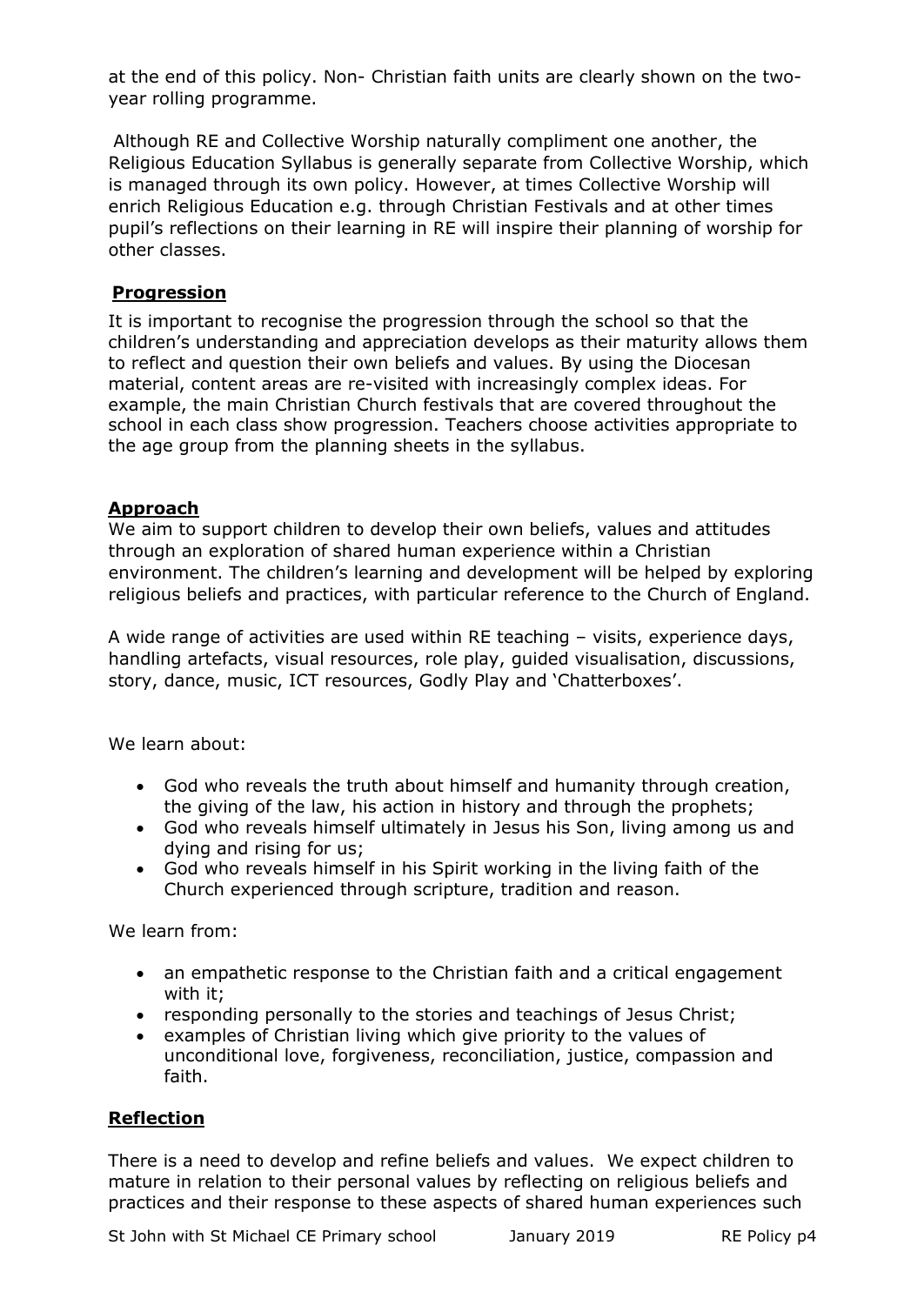as the natural world and relationships with others. A time to reflect is often built in to lessons and each classroom has a reflection area. Reflective spaces are also incorporated into different areas of the school building, our Ethos group changing these regularly and as appropriate.

## **Our Religious Education should enable:**

- pupils and teachers to talk openly and freely about their own personal beliefs and practice without fear of ridicule;
- pupils to make excellent and appropriate progress in their knowledge and understanding of Christianity;
- pupils from Christian families to talk openly about their beliefs and values in lessons and to grow in their faith;
- pupils from other faith backgrounds to understand and be encouraged in their faith;
- pupils with no religious background to be given an insight into what it means to be a person of faith;
- pupils of all backgrounds to have a safe place to explore the ultimate questions and challenges of life in today's society.

#### **SEND provision**

#### *In his grace, God has given us different gifts for doing certain things well.*

#### *Romans 12:6*

In accordance with the Christian value of **justice**, we seek to ensure that potentially vulnerable members of our community still have access to a high quality RE curriculum. Therefore, we aim to ensure that activities are accessible in ways appropriate for particular children. Some pupils will have high levels of spiritual insight yet require ways of recording their learning appropriate to their literacy skills. Others will need support in retaining and sequencing information, whilst others will require help to develop a personal response to faith and religion. Whatever their need, every child has an entitlement to be taught the full range of subjects including RE.

#### **Equal Opportunities**

Religious Education allows time for the discussion of many equal opportunity issues such as discrimination by belief, ethnicity or social circumstance. In accordance with our value of **respect**, we aim to develop in the children an appreciation, understanding and respect for the rights, needs and feelings of others. Within the curriculum, there are opportunities for children to develop a heart of **compassion** for others who suffer discrimination: such as Christians in India in the 'Life as a Journey' unit.

#### **Assessment, Record Keeping and Reporting to Parents**

An assessment and recording sheet is completed for each class half-termly. This shows which level of attainment the class is at, along with children with lower or higher achievement and those children who have missed a number of sessions. Judgements can be made in the following ways:

- From the general expectations for pupils' age and ability
- From an examination of pupil's work in other areas of the curriculum and comparing these with standards in R.E.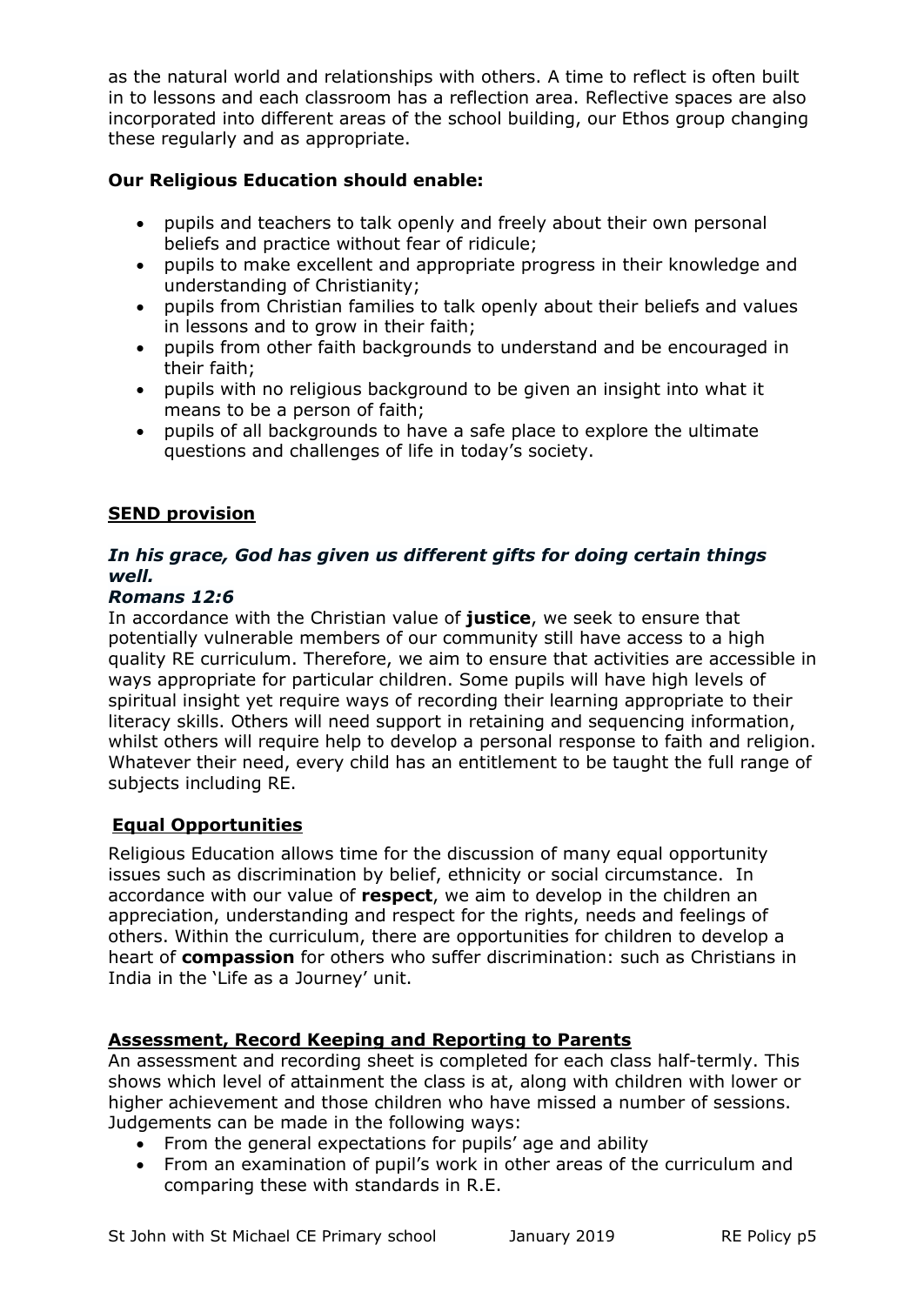- From the quality and depth of discussion and questioning by the pupils: their understanding of religious concepts, especially those specified in the Scheme of work for R.E; their use of appropriate religious terminology.
- From the quality and depth of pupil's affective responses and interests.
- From the knowledge displayed by pupils, especially of the content specified by the school's scheme of work.

This ongoing assessment informs the summative end of unit assessment. These assessments are passed to the RE co-ordinator who uses them as part of the information about standards in RE, but also to monitor attainment in different aspects of the curriculum.

*'Appropriate to age at the end of their education in Church schools the expectation is that all pupils are religiously literate and, as a minimum, pupils are able to:*

- *Give a theologically informed and thoughtful account of Christianity as a living and diverse faith.*
- *Show an informed and respectful attitude to religions and worldviews in their search for God and meaning.*
- *Engage in meaningful and informed dialogue with those of other faiths and none.*
- *Reflect critically and responsibly on their own spiritual, philosophical and ethical convictions.'*

*RE Statement of Entitlement: The Church of England Education Office 2016*

An annual written report, including a section on RE, is sent to parents during the Summer Term.

#### **Resources**

Resources are centralised and include CDs, DVDs, artefacts, reference books, assorted Bibles, picture books and works of art.

St. John's Church is a resource in itself and, despite its distance from school, is visited regularly by the children.

The subject leader should be informed of any gaps in resources as topics are covered.

#### **Monitoring and Review**

Monitoring of the standards of children's work and of the quality of teaching in Religious Education is the responsibility of the subject leader, in conjunction with colleagues and the SLT. The work of the subject leader also involves supporting colleagues in their teaching, being informed about current developments in the subject, and providing a strategic lead and direction for the subject in the school. The subject leader, in conjunction with the SLT, monitors children's work and visits classes to observe teaching in the subject.

#### **Staff Development**

Local RE cluster meetings are attended by the RE subject leader, in order to keep her informed of developments in the subject.

Staff INSET is provided when necessary and referenced in the RE Action plan.

#### **Evaluation**

The units of study are reviewed as necessary.